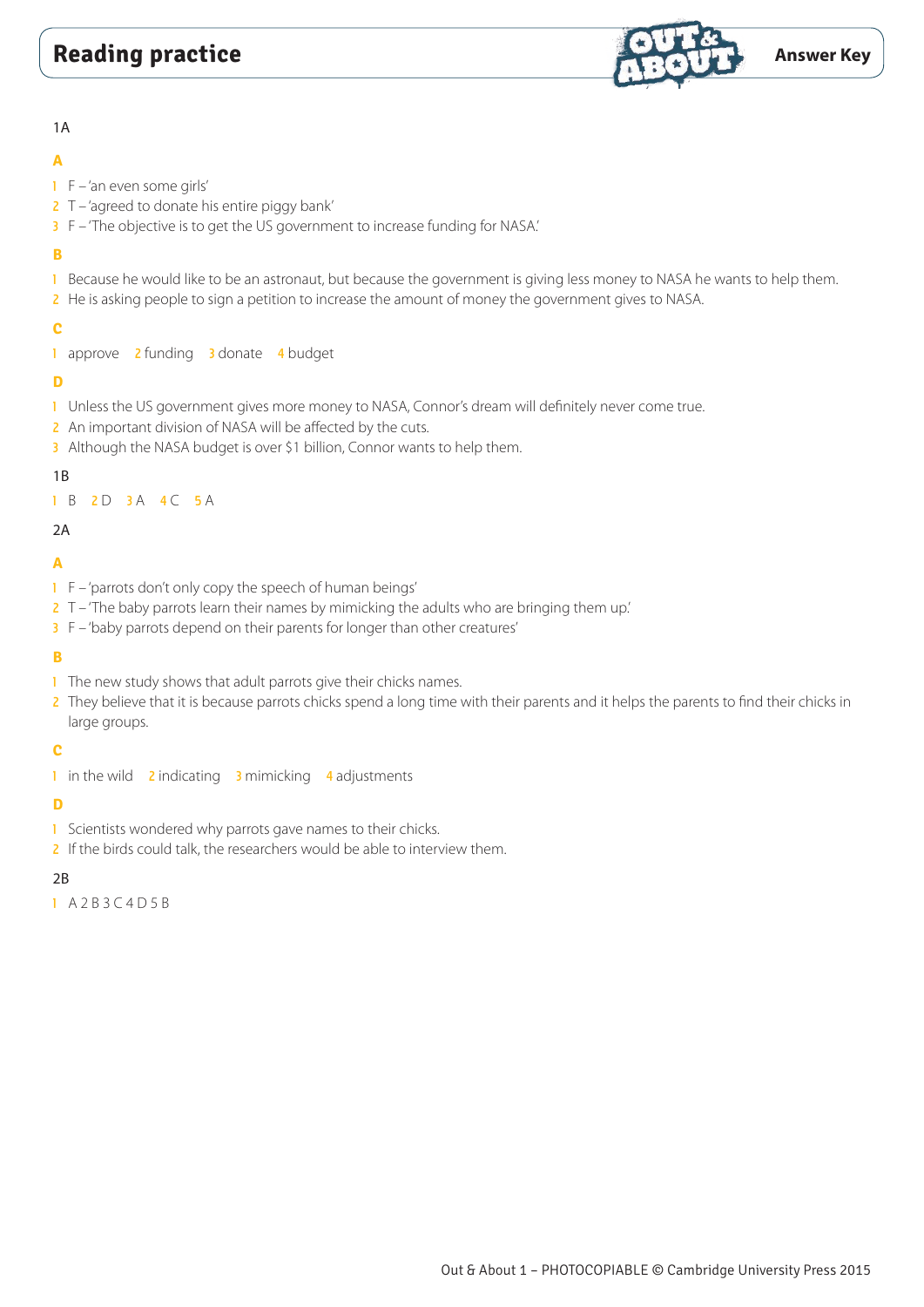

#### 3A

# **A**

- 1 F 'But there's one food that causes no such confusion: nuts.'
- 2 T 'regular consumption of nuts in your diet can help you to live longer'
- 3 F 'people who regularly included nuts in their diet showed less risk of dying from any cause.'

# **B**

- 1 This study shows that people who eat nuts regularly will live longer because they are less likely to die from disease or illness.
- 2 Eating nuts reduces heart disease, the risk of cancer, respiratory diseases and obesity. It can also reduce cholesterol and blood sugar levels.

# **C**

1 so-called 2 risk 3 consumption 4 prone to

# **D**

- 1 It has been proven that eating nuts is good for you.
- 2 Unless you stop eating fatty food, you'll become obese.

# 3B

1 C 2 B 3 A 4 C 5 A

# 4A

# **A**

- $1 -$  T 'the attraction of TV and computer screens ... is causing children to disconnect with the natural world.'
- 2 F 'Now health, environmental and children's organisations are trying to convince parents to substitute thirty minutes of screen time for outdoor play.'
- 3 T 'they are happier being active outdoors'

# **B**

- 1 It is a disorder that involves children losing their connection with nature.
- 2 It helps children to develop, be more independent and creative, behave better and be happier. It also improves children's attention.

# **C**

1 previous 2 anxieties 3 do wonders (for) 4 major

# **D**

- 1 One expert said that children could learn a lot from playing in nature.
- 2 Despite having wonderful parks here, not many children use them.

# 4B

1 C 2 B 3 D 4 A 5 B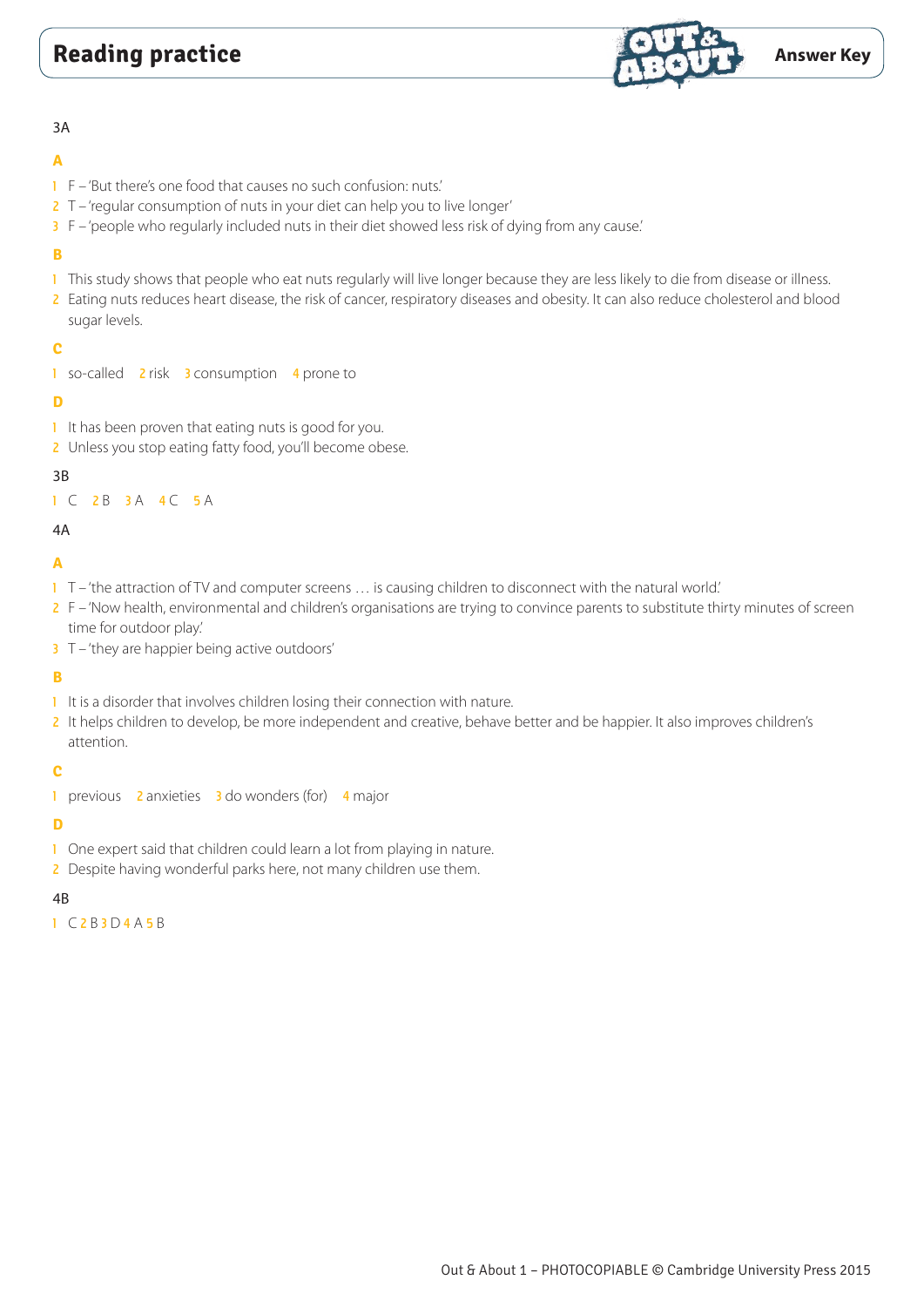

#### 5A

### **A**

- 1 T 'The Earth was formed about 4.5 billion years ago. When the outer part of the Earth ... began to cool and change into rock, gold and other metals sank beneath the crust to the Earth's mantle.'
- 2 F 'The Earth was formed about 4.5 billion years ago. … About 3.8 billion years ago, the Earth and the Moon were struck by meteorites.
- 3 T 'Some scientists believe ... However, recently another theory has emerged.'

# **B**

- 1 They sank from the surface into the Earth's mantle because they were too heavy to remain at the surface.
- 2 They think the gold was brought in the meteorites that hit the Earth 3.8 billion years ago.

## **C**

1 cool 2 surface 3 deposit 4 emerged

### **D**

- 1 The Earth was struck by a large number of meteorites.
- 2 The expert claimed that they would probably find lots of gold there.

#### 5B

#### 1 A 2 B 3 B 4 D 5 C

6A

## **A**

- 1 T 'It seems we don't hate Mondays any more or less than we hate Tuesdays, Wednesdays or Thursdays.'
- 2 T 'According to this research done via telephone interviews ... most people agree that by the time Friday comes around, we are generally happier than on other days and our bad mood disappears.'
- 3 F 'However, another piece of research claims that one in three people … will spend on average about fifteen minutes more complaining on Monday morning than the rest of the week.'

### **B**

- 1 Because it comes after the weekend when we relax and we return to our routines of work or school.
- 2 That Monday is the worst day of the week for us, because people don't like other days as well, as research has shown.

### **C**

1 fun-packed 2 go for 3 rolls around 4 complaining

#### **D**

- 1 She asked him if/whether he really hated Mondays.
- 2 Far too much attention is paid to Mondays.

### 6B

1 C 2 C 3 B 4 A 5 D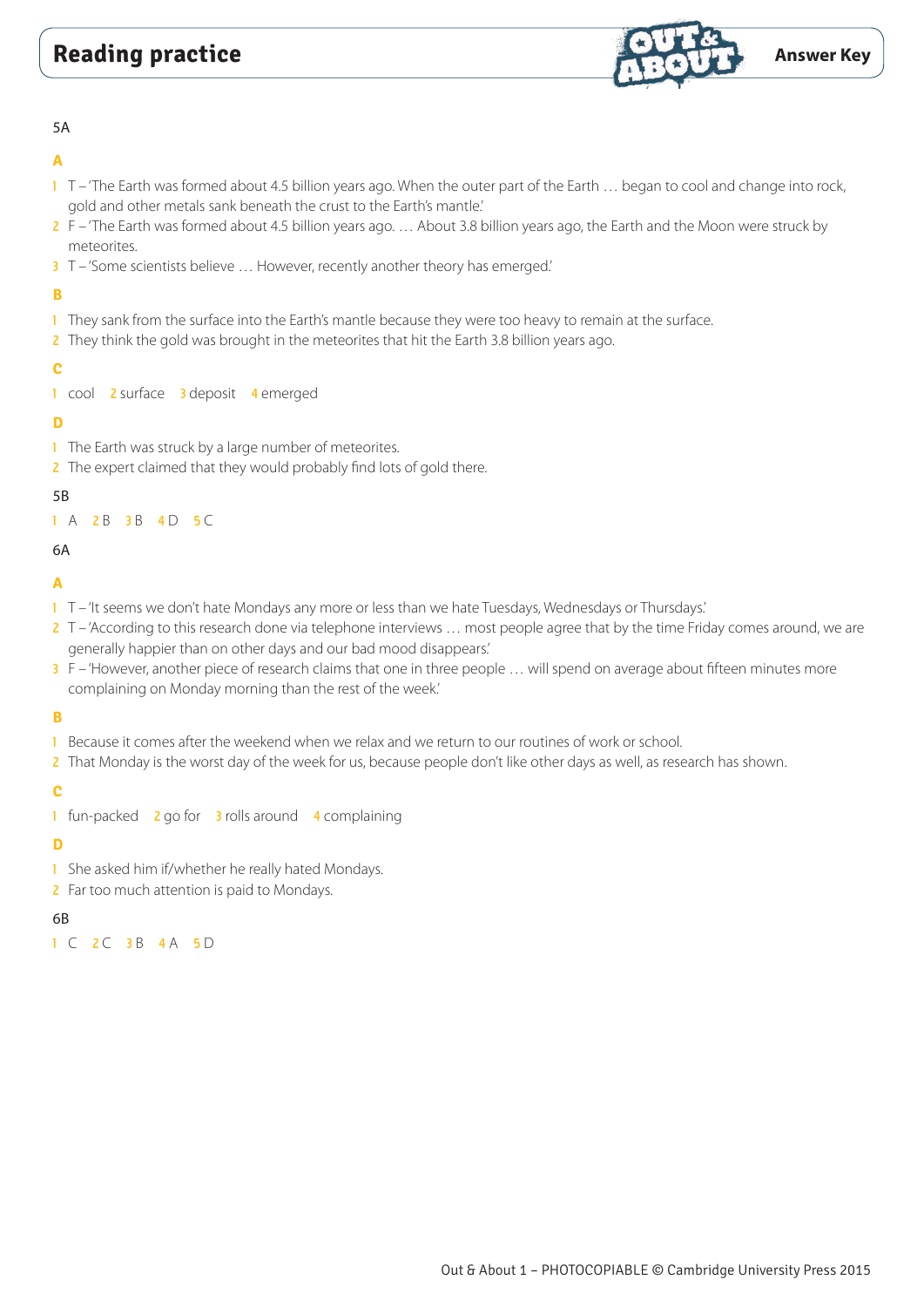

#### 7A

## **A**

- 1 F Mrs Stokes made recordings of the national news channels and then, later in her life, twenty-four-hour cable news.
- 2 T She often had several machines recording at the same time in different rooms of her house.
- 3 T Her family and friends often tried to convince her that her efforts were useless.
- 4 F TV channels used to wipe tapes clean because it was impossible to store so much material.

## **B**

- 1 She used to have special tapes for recording at night and she got up early to change the tapes. She sometimes came home especially to change tapes even if she was in a restaurant.
- 2 Because these programmes are very rare as they have been erased from tapes by TV channels.
- 3 They are going to put all the news programmes on the Internet in digital format.

### **C**

1 several 2 convince 3 unique 4 store 5 archive

## **D**

- 1 News programmes were recorded by Marion Stokes for over thirty-five years.
- 2 Nobody has seen the entire collection of tapes before.

# 7B

# 1 A 2 C 3 B 4 C 5 B 6 D

## 8A

# **A**

- 1 T 'The Santiago Bernabéu Stadium in Madrid ... is the second most popular place for visitors to Madrid after the Prado Museum.'
- 2 F 'a football player and president of the club from 1943 to 1978. Bernabéu took the club to the top of the list of European clubs by signing world-famous players from all over the world.'
- 3 T 'Many fans, however, have expressed their opposition to the proposal.'
- 4 F 'the city council refused to change the names on the official street signs near the stadium'

# **B**

- 1 Bernabéu was a player at the club and president for thirty-five years. The club became one of the best in Europe during his presidency. The stadium was built during his presidency.
- 2 The club will receive €25 million and this will help the club pay off its debts.
- 3 Because many big football clubs in Europe have also changed the name of their stadium to reflect the name of their sponsor.

### **C**

1 signing 2 renovated 3 debts 4 sensitive 5 it remains to be seen

# **D**

- <sup>1</sup> The name of Real Madrid's stadium is going to be changed in the near future.
- 2 If I were the president of Real Madrid, I would keep the original name of the stadium.

### 8B

1 B 2 A 3 C 4 A 5 C 6 D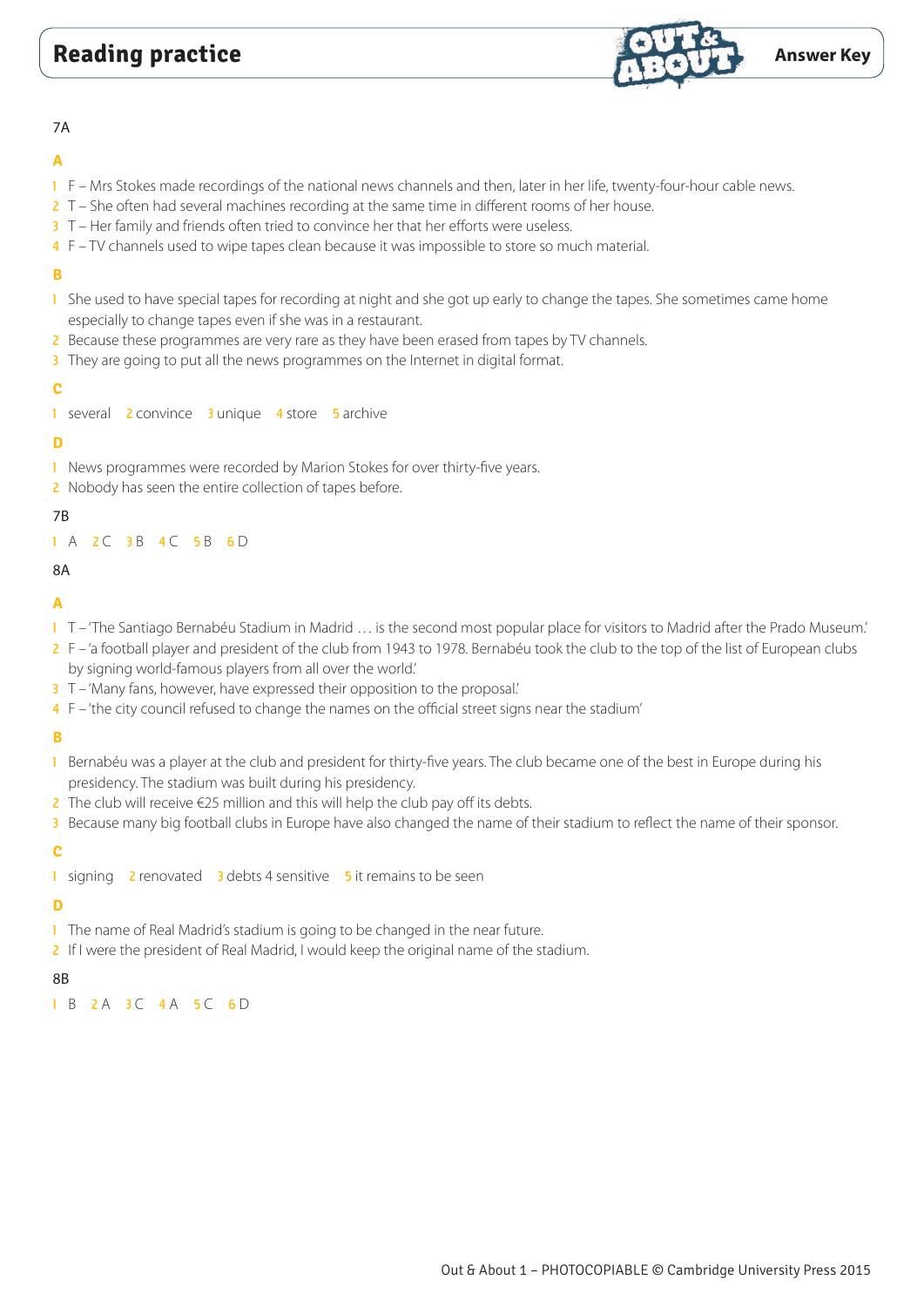

#### 9A

### **A**

- 1 T 'he has won gold medals in the 100m, the 200m and the 4 x 100m in two consecutive Olympic Games, in Beijing in 2008 and in London in 2012.'
- 2 T 'In his recently published memoirs … He describes how, in Beijing, he wasn't a big fan of Chinese food'
- 3 F 'Bolt claims in his memoirs that he should have got a medal for eating nuggets'
- 4 T 'nuggets can be a good source of protein, which is probably why Usain Bolt ate so many of them.'

# **B**

- 1 He is the first man to have the record in the 100m and the 200m and to have won three gold medals in two Olympic Games, one immediately after the other.
- 2 He didn't like Chinese food and the nuggets contained a lot of protein.
- 3 They are made of no more than 50% chicken and the rest is a puree made of other parts of a chicken.

### **C**

1 consecutive 2 outstanding 3 memoirs 4 purée 5 source

### **D**

- 1 Usain Bolt claimed that he had eaten about 100 nuggets a day.
- 2 The doctor recommended not eating too many nuggets.

## 9B

## 1 C 2 B 3 B 4 A 5 D 6 C

### 10A

## **A**

- $1$  T 'He proposed ... that they had a common ancestor a single language that was the origin of all European and Indian languages.'
- 2 F 'Now researchers have proposed a location and time for the birth of this ancient, first language.'
- 3 T 'From these cognates linguists discovered proto-languages. These are ancient languages, now no longer spoken'
- 4 F 'Basic words, like DNA, are passed down through generations.'

# **B**

- 1 They are words in two or more languages whose spelling and meaning are similar.
- 2 Cognates helped linguists to discover proto-languages. Proto-languages helped linguists to build up a picture of languages from thousands of years ago.
- 3 They have discovered that this was where European and Indian languages originated about 9,000 years ago.

# **C**

1 addressed 2 birth 3 derived 4 pinpoint 5 pass down

# **D**

- 1 If we had lived 8,000 years, we would have spoken Proto-Indo-European.
- 2 Mr Jones advised his colleagues to study cognates in those different languages.

# $10B$

# 1 A 2 B 3 C 4 D 5 B 6 C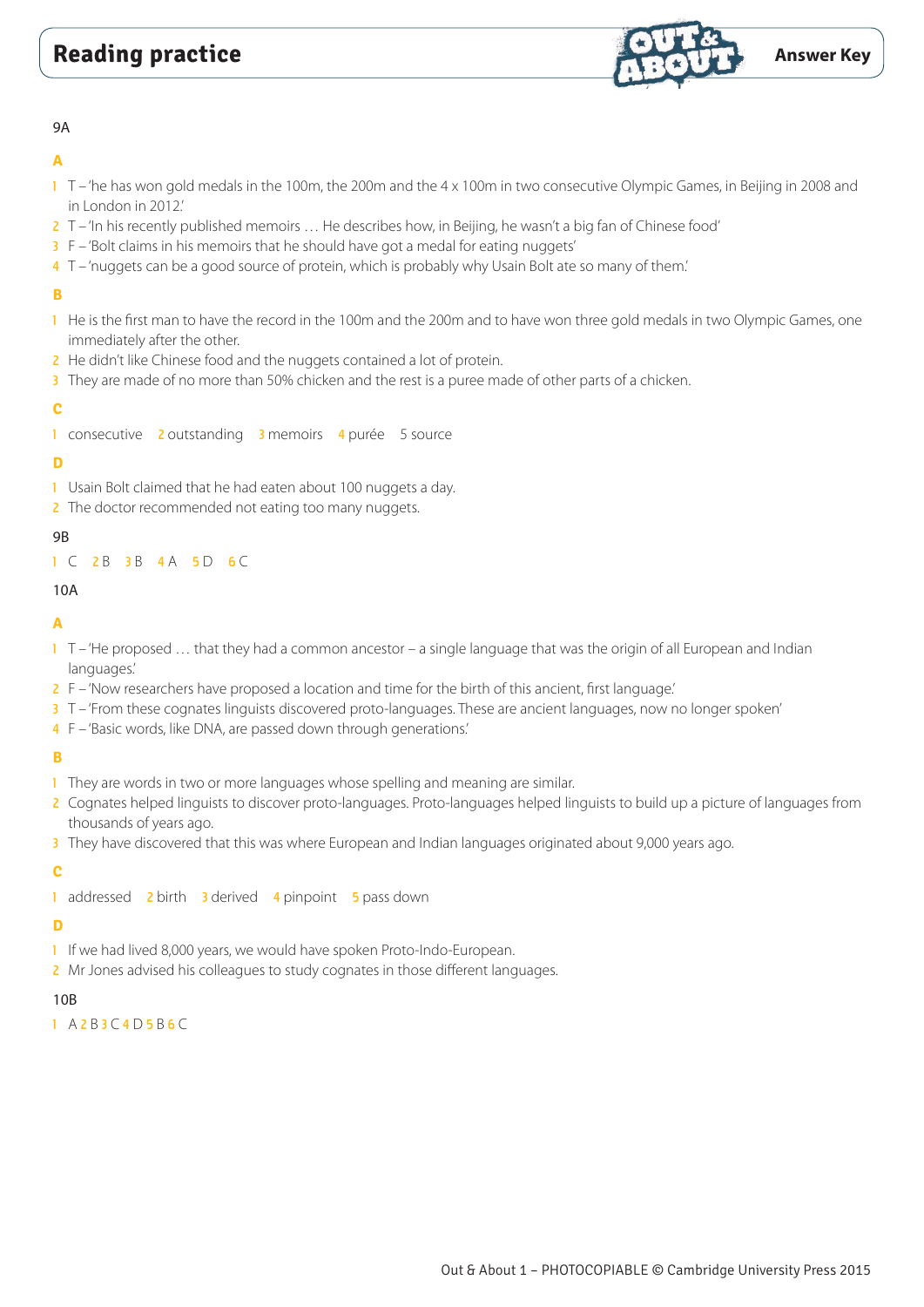

#### 11A

### **A**

- 1 F 'it's not only tourism and fishing that are at risk from what we are doing to the sea the future of our planet is at risk, too'.
- 2 T 'Our seas are full of plastic floating on the surface, which will never go away.'
- 3 T 'dangerous chemicals, like mercury, are poisoning the water and accumulating in smaller creatures, which other bigger fish eat and which, in turn, we humans eat'.
- 4 F 'It is estimated that our increasing consumption of fish has reduced populations of bigger fish to just 10% of what their populations once were.'

## **B**

- 1 Nearly all of the water on our planet is in the sea. The sea is essential for the tourism and fishing industries and for the future of the planet.
- 2 We dump lots of chemicals, such as mercury, and plastics in the sea.
- 3 Overfishing is taking too much fish out of the sea, more than can be replaced, and by 2048 it is estimated that we won't have any fish left in the oceans.

### **C**

1 at risk 2 floating 3 accumulating 4 accustomed 5 habitat

### **D**

- 1 Unless we stop polluting the sea, our planet will be in danger.
- 2 A lot of plastic and other poisonous material is dumped into the sea.

#### 11B

1 B 2 A 3 C 4 A 5 B 6 D

#### 12A

### **A**

- $1 T'$  a variety of fashions some wonderful and others incredibly stupid'.
- 2 T'people who post selfies might have low self-esteem. What's more, a recent study has shown that those people who post lots of selfies may have problems with intimacy'.
- $3 F'$  we humans don't have a clear idea of what we really look like'.
- 4 F 'Another experiment demonstrates that we think we are more attractive than we actually are.'

### **B**

- 1 He thinks it's completely ridiculous/strange.
- 2 They gave people an accurate photo of their face in addition to other, digitally altered photos of their face and found that people couldn't identify the unaltered photo. They always chose the digitally improved face.
- 3 Because although posting photos of cute cats may be strange or stupid, it doesn't show that we are vain or unable to form close relationships with others, which is worse.

### **C**

1 variety 2 self-esteem 3 incapable 4 unaltered 5 gorgeous

### **D**

- 1 We mustn't use social networks on school computers.
- 2 The scientist asked if/whether I could find the unaltered photo of myself.

### 12B

1 B 2 D 3 A 4 C 5 D 6 B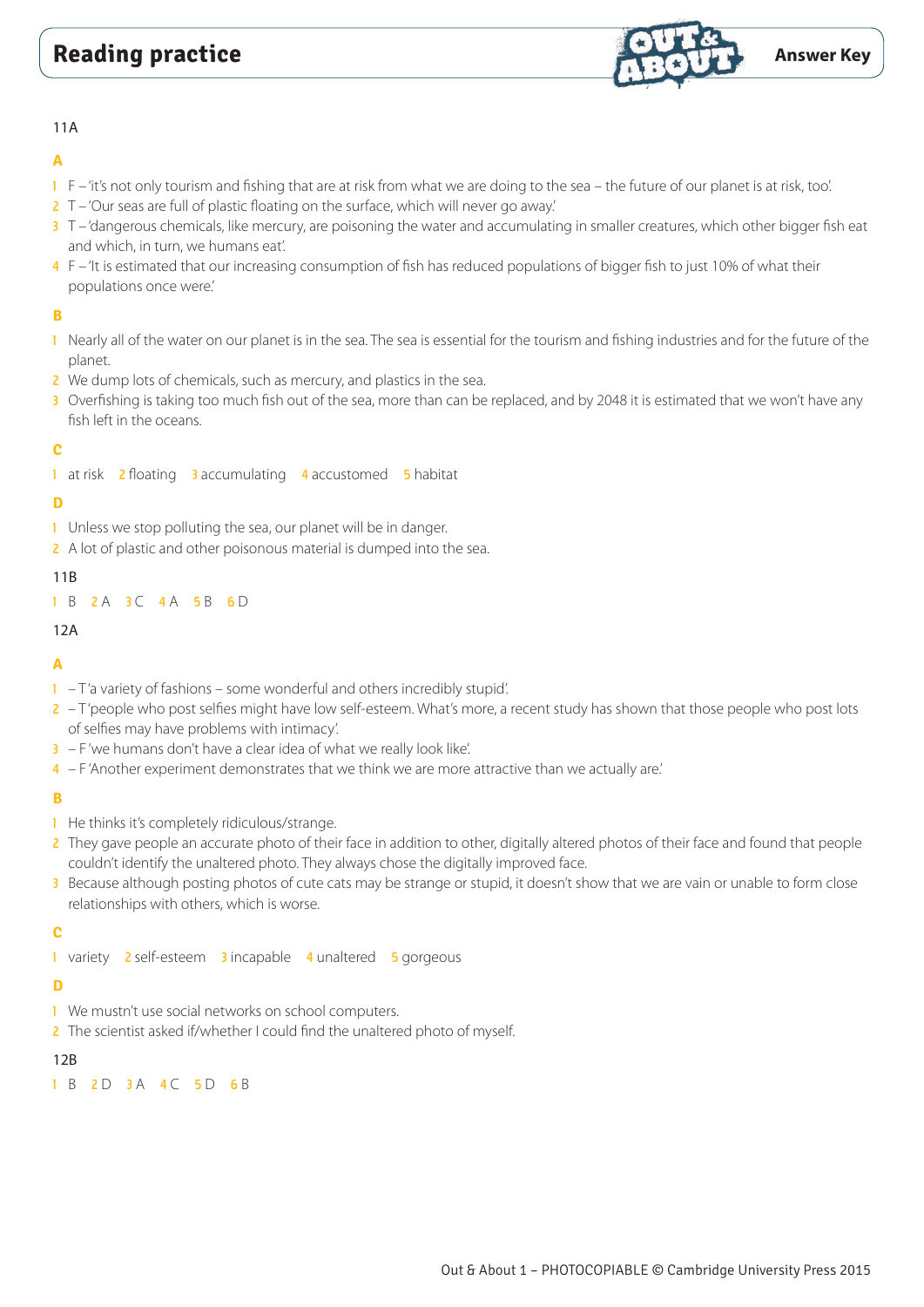# **Reading practice Answer Key**



#### 13A

## **A**

- 1 F 'It (Christmas) replaced a pagan Germanic winter festival called *Yule.*'
- 2 T 'The Puritans … were fleeing religious persecution in England.'
- 3 T 'Many Bostonians did not celebrate Christmas until well into the nineteenth century.'

## **B**

- 1 Because they wanted their children to continue to 'be' and speak English.
- 2 For fifteen years, from 1645 to 1660.

# **C**

1 pagan 2 fleeing 3 worsened 4 protected 5 restored

#### **D**

- 1 Anglican bishops had been given too much power.
- 2 My dad warned me not to have a Christmas feast that year.

### 13B

#### 1 C 2A 3D 4B 5D 6C 7A 8C

### 14A

# **A**

- 1 F Amazon 'started off as an online bookshop'.
- 2 F 'Reviews are written by customers who have already bought and tried out the product.'
- 3 T 'they insist on honest reviews'

### **B**

- 1 It has gone from selling only books to selling electronics and it now sells a lot of other things, like food and toys.
- 2 They have to write their review within thirty days, they mustn't sell or give away the products and they have to write a truthful review.

### **C**

1 retailer 2 reliable 3 dismiss 4 misleading

# **D**

- 1 If I hadn't read the review, I wouldn't have known that this was a good product.
- 2 Because the reviewers do a very important job, they get a lot of free products.

### 14B

1 C 2 A 3 D 4 C 5 A 6 C